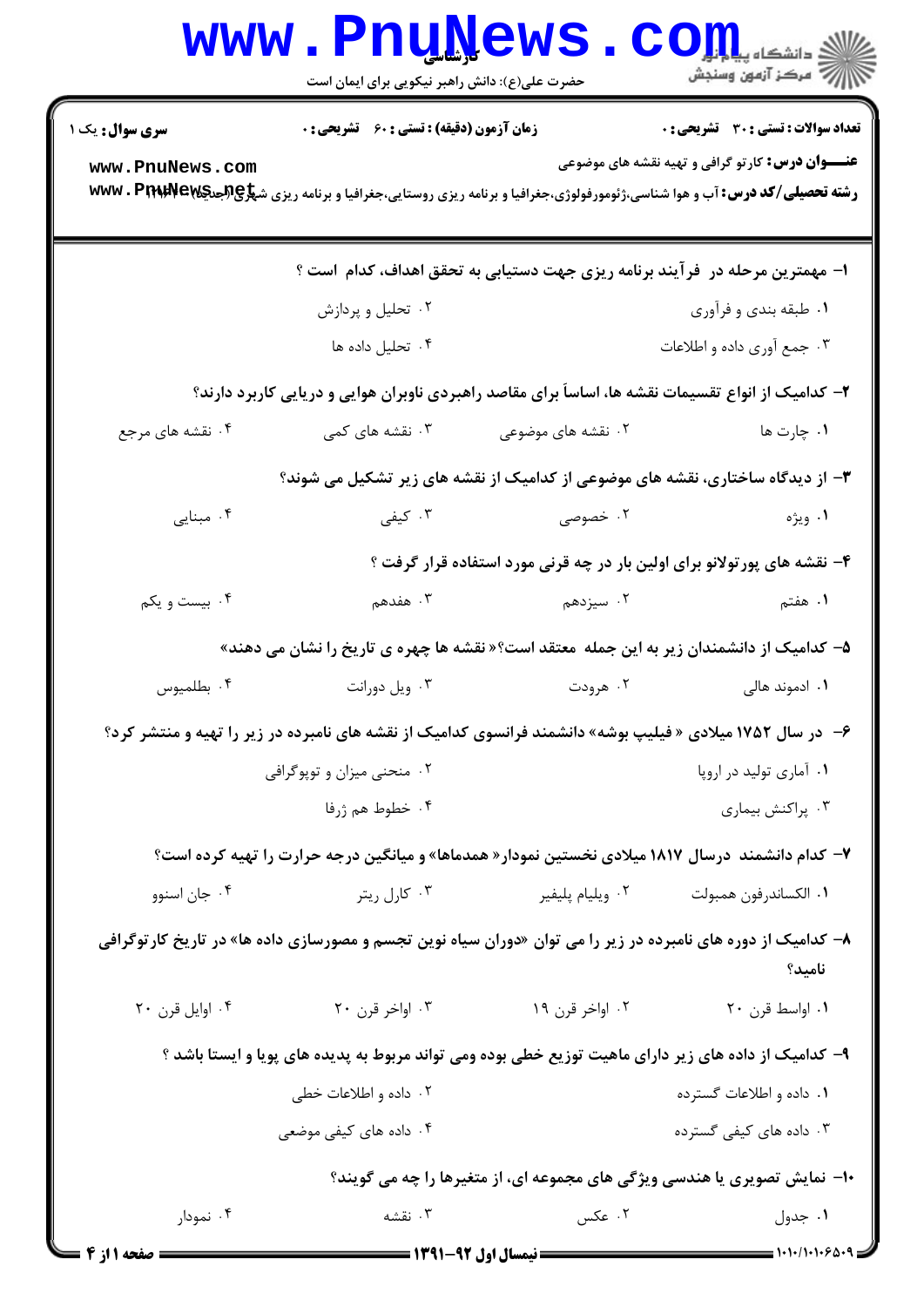|                                                                                                             | <b>www.PnuNews</b><br>حضرت علی(ع): دانش راهبر نیکویی برای ایمان است                                                                           |                                                            | الاد دانشکاه پیاه <mark>راور</mark><br>الا مرکز آزمون وسنجش                 |
|-------------------------------------------------------------------------------------------------------------|-----------------------------------------------------------------------------------------------------------------------------------------------|------------------------------------------------------------|-----------------------------------------------------------------------------|
| <b>سری سوال : ۱ یک</b>                                                                                      | <b>زمان آزمون (دقیقه) : تستی : 60 گشریحی : 0</b>                                                                                              |                                                            | <b>تعداد سوالات : تستی : 30 ٪ تشریحی : 0</b>                                |
| www.PnuNews.com                                                                                             | <b>رشته تحصیلی/کد درس: آ</b> ب و هوا شناسی،ژئومورفولوژی،جغرافیا و برنامه ریزی روستایی،جغرافیا و برنامه ریزی ش <del>پاو@هیای Www . PINWe</del> |                                                            | <b>عنـــوان درس:</b> کار تو گرافی و تهیه نقشه های موضوعی                    |
|                                                                                                             |                                                                                                                                               |                                                            | 11- نمودار موسوم به اوجایو جزء کدام یک از نمودارهای زیر محسوب می شود ؟      |
| ۰۴ پراکنش                                                                                                   | ۰۳ هیستوگرام                                                                                                                                  | ۰۲ خطی تجمعی                                               | ۰۱ خطی ساده                                                                 |
|                                                                                                             | ۱۲- کدامیک از منحنی زیر درجه ناهمواری ها را در توزیع جغرافیایی به تصویر کشیده و برای نمایش بی نظمی در پراکنش                                  | جمعیت، در آمد یا تولید کالاهای مختلف می توان استفاده نمود؟ |                                                                             |
| ۰۴ لورنس                                                                                                    | ۰۳ اوجايو                                                                                                                                     | ۰۲ هیپسومتریک                                              | ۰۱ بتی متریک                                                                |
|                                                                                                             |                                                                                                                                               |                                                            | ۱۳- بر روی نمودار لگاریتمی (Logarithmicgraphs) کدام عدد زیر قرار نمی گیرند؟ |
| ۰۴ مقدار نود و نه                                                                                           | ۰۳ مقدار ده                                                                                                                                   | ۰۲ مقدار یک                                                | ۰۱ مقدار صفر                                                                |
| ۱۴– طبق نمودار نیمه لگاریتمی Semilogarithmic graph و رشد یا کاهش جمعیت ژاپن، در کدامیک از سال های زیر میزان |                                                                                                                                               | جمعیت شهری ژاپن از کاهش ۲۷ درصد برخوردار بوده است؟         |                                                                             |
| $94^{\circ} - 9 - 6$ ۹۳۵ م                                                                                  | ۰۳ $-5$ ۲۹۴۰ $\alpha$ م                                                                                                                       | ۰۲ ۶۰–۱۹۵۵ م                                               | ۰۱ ۵۵–۱۹۵۰ م                                                                |
|                                                                                                             | تعداد به نفر                                                                                                                                  |                                                            | ۱۵– شکل روبرو نمایانگر کدامیک از نمودارها می باشد؟<br>سال ها ﴿              |
| ۰۴ قطبی                                                                                                     | ۰۳ هیستوگرام                                                                                                                                  | ۰۲ میله ای                                                 | ۰۱ چند ضلعی                                                                 |
|                                                                                                             | ۱۶– کدامیک از نمودارهای نامبرده در زیر، استفاده از یک متغیر وابسته و دیگری متغیر مستقل ضروری نمی باشد؟                                        |                                                            |                                                                             |
| ۰۴ نمودار میله ای مرکب                                                                                      | ۰۳ نمودار پراکنش                                                                                                                              | ۰۲ نمودار هیستوگرام                                        | ۰۱ نمودار خطی                                                               |
|                                                                                                             | ۱۷– از دیدگاه کارتوگرافیک، کدامیک از انواع مقیاس اندازه گیری چهارگانه ی زیر «داده های کیفی» تلقی می شوند؟                                     |                                                            |                                                                             |
| ۰۴ اسمی                                                                                                     | ۰۳ نسبتی $\cdot$                                                                                                                              | ۰۲ فاصله ای                                                | ۰۱ ترتیبی                                                                   |
|                                                                                                             | <b>: نیمسال اول ۹۲-۹۱۳۹۱ =</b>                                                                                                                |                                                            |                                                                             |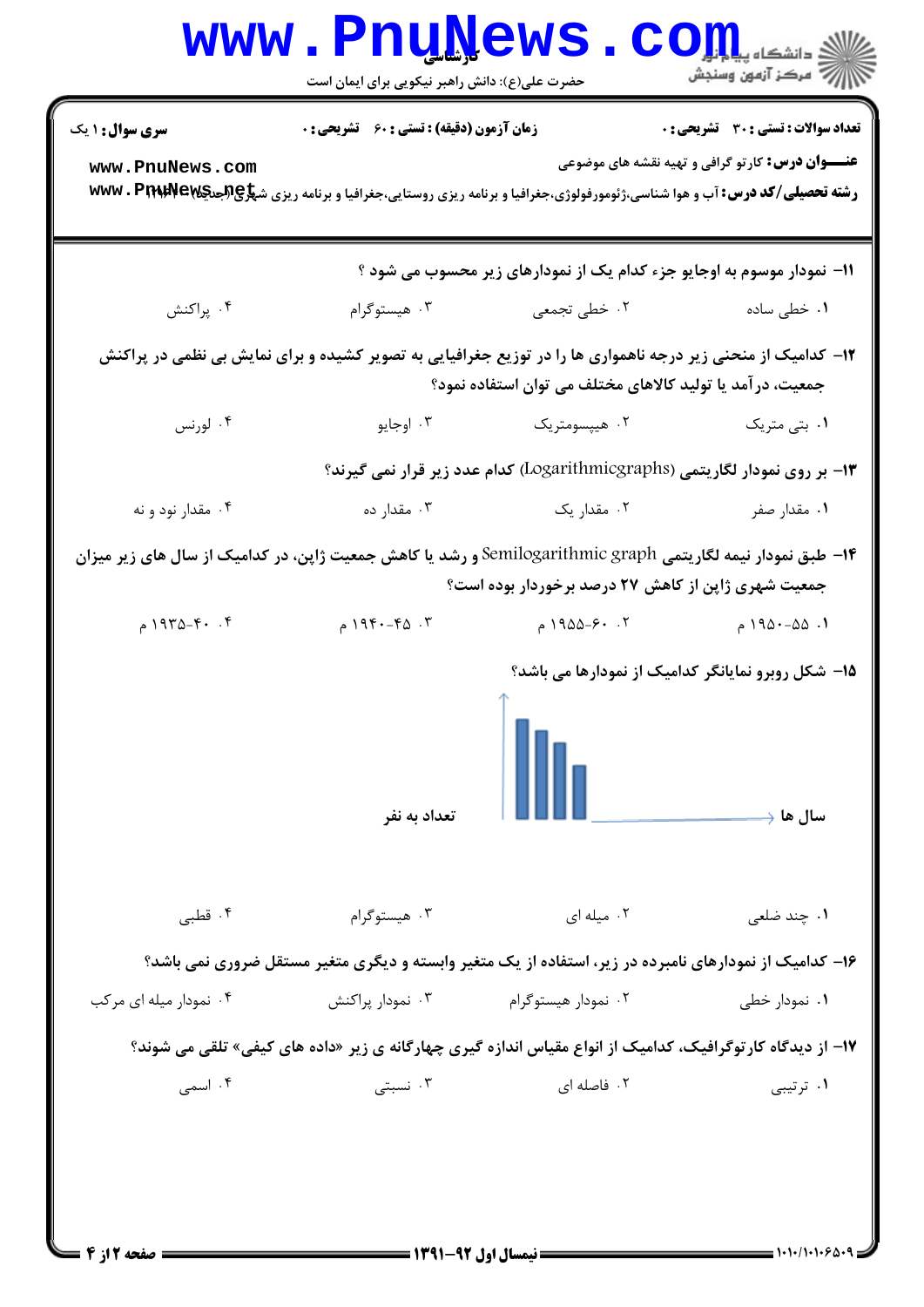| <b>سری سوال : ۱ یک</b>                                                                                                                       | <b>زمان آزمون (دقیقه) : تستی : 60 ٪ تشریحی : 0</b>                                 |                                     | <b>تعداد سوالات : تستی : 30 ٪ تشریحی : 0</b>                                                              |
|----------------------------------------------------------------------------------------------------------------------------------------------|------------------------------------------------------------------------------------|-------------------------------------|-----------------------------------------------------------------------------------------------------------|
| www.PnuNews.com                                                                                                                              |                                                                                    |                                     | <b>عنـــوان درس:</b> کارتو گرافی و تهیه نقشه های موضوعی                                                   |
| <b>رشته تحصیلی/کد درس: آ</b> ب و هوا شناسی،ژئومورفولوژی،جغرافیا و برنامه ریزی روستایی،جغرافیا و برنامه ریزی ش <del>پاو@هییت۷۴۹۷۷</del> ۰ WWW |                                                                                    |                                     |                                                                                                           |
| ۱۸− در چگونگی شیوه ی ساخت نقشه ی کوروپلت Choropleeth ، اولین مرحله در ساخت و تهیه این نوع نقشه کدام است؟                                     |                                                                                    |                                     |                                                                                                           |
|                                                                                                                                              | ۰۲ رتبه بندی مقادیر                                                                |                                     | ١. جمع آوري داده ها                                                                                       |
|                                                                                                                                              | ۰۴ تقسیم به واحدهای مختلف                                                          |                                     | ۰۳ تعیین نوع نماد                                                                                         |
|                                                                                                                                              |                                                                                    |                                     | ۱۹- در کدامیک از نقشه و نمودارهای زیر پراکنش فضایی یک متغیر به وسیله خطوط نشان داده می شود ؟              |
| ۰۴ نمودار جریانی                                                                                                                             | ۰۳ خطوط هم ارزش                                                                    | ۰۲ نمادهای نسبی                     | ۰۱ کوروپلت                                                                                                |
| +۲- در نمایش کدامیک از نقشه های موضوعی زیر یک خط انتزاعی برای نشان دادن کوتاه ترین فاصله ی بین مبدأ و مقصد                                   |                                                                                    |                                     | تردد مورد استفاده قرار می گیرد؟                                                                           |
|                                                                                                                                              | ۰۲ نمودار جریانی خط تمایل                                                          |                                     | ۰۱ نقشه های نمادهای مکرر                                                                                  |
| ۰۴ نمودارخطوط هم ارزش                                                                                                                        |                                                                                    | ۰۳ نقشه های کرو کروماتیک            |                                                                                                           |
|                                                                                                                                              |                                                                                    |                                     | <b>۲۱</b> - نقشه های بزرگ مقیاس و پلانهای شهری بیشتر مورد استفاده کدام یک از سازمانها و نهادهای زیر است ؟ |
|                                                                                                                                              | ۰۱ موسسات آموزشی و دانشگاهی<br>۰۲ فعالیت های علوم زمین مانند زمین شناسی و هواشناسی |                                     |                                                                                                           |
| ۰۴ سازمان زمین شهری و ثبت املاک و اسناد                                                                                                      |                                                                                    | ۰۳ بخش کشاورزی و حمل و نقل و ترابری |                                                                                                           |
| ۲۲- برای بررسی اعماق رودخانه های بزرگ و دریاها و اقیانوس ها جهت کشتیرانی و ساخت بنادر و مطالعه ی آب های زیرزمینی                             |                                                                                    |                                     | از کدامیک نقشه ها استفاده می شود؟                                                                         |
| ۰۴ ژئومورفولوژي                                                                                                                              | ۰۳ خاک شناسی                                                                       | ۰۲ هیدروگرافی                       | ۰۱ اقلیم شناسی                                                                                            |
|                                                                                                                                              |                                                                                    |                                     | <b>۲۳</b> - کدام نقشه ی نامبرده در زیر از جمله نقشه های موضوعی در زمینه ی جغرافیای طبیعی <u>نمی</u> باشد؟ |
| ۰۴ آب و هواشناسی                                                                                                                             | ۰۳ پوشش گیاهی                                                                      | ۰۲ هیدرولوژی                        | ۰۱ عمران شهري                                                                                             |
|                                                                                                                                              |                                                                                    |                                     | ۲۴- معروف ترین و عمومی ترین نرم افزار مورد استفاده برای تهیه ی نمودار یا گراف کدام است؟                   |
| ۰۴ جي . آي . اس                                                                                                                              | ۰۳ اکسل                                                                            | ۰۲ آرک ویو                          | ۰۱ اس . پی . اس . اس                                                                                      |
|                                                                                                                                              |                                                                                    |                                     | <b>۲۵</b> - کیفیت بنیادی نقشه ها را چه عواملی تشکیل می دهند؟                                              |
| ۰۴ خوانایی و گویایی                                                                                                                          | ۰۳ زیبایی، صحت                                                                     | ۲. دقت، صحت                         | ۰۱ دقت، زیبایی                                                                                            |